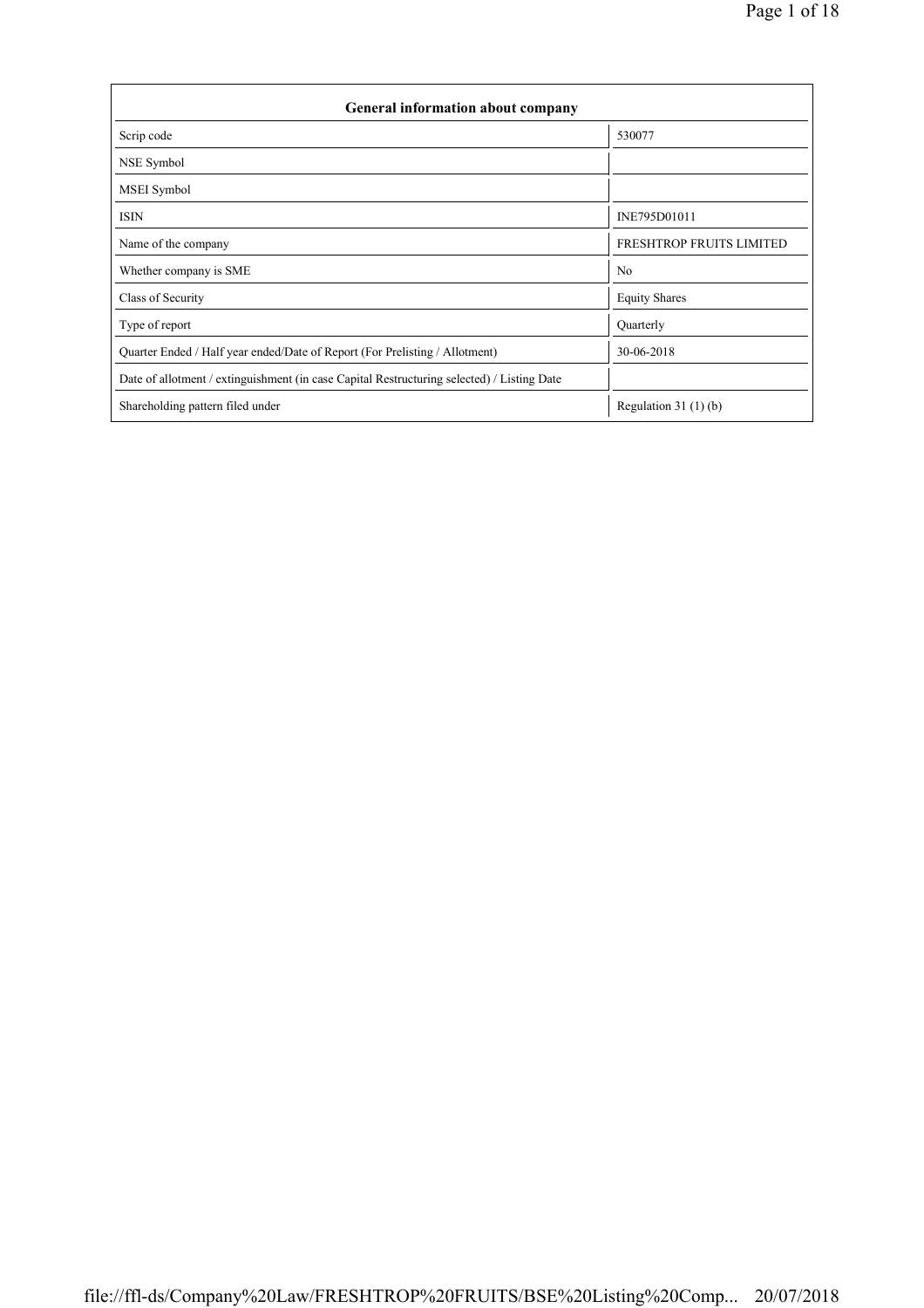|            | <b>Declaration</b>                                                                        |                |                                |                       |                             |  |  |  |  |  |
|------------|-------------------------------------------------------------------------------------------|----------------|--------------------------------|-----------------------|-----------------------------|--|--|--|--|--|
| Sr.<br>No. | Particular                                                                                | Yes/No         | Promoter and<br>Promoter Group | Public<br>shareholder | Non Promoter-<br>Non Public |  |  |  |  |  |
| 1          | Whether the Listed Entity has issued any partly paid<br>up shares?                        | N <sub>0</sub> | No                             | N <sub>0</sub>        | No                          |  |  |  |  |  |
| 2          | Whether the Listed Entity has issued any Convertible<br>Securities?                       | N <sub>0</sub> | N <sub>0</sub>                 | N <sub>0</sub>        | No                          |  |  |  |  |  |
| 3          | Whether the Listed Entity has issued any Warrants?                                        | N <sub>0</sub> | N <sub>0</sub>                 | N <sub>0</sub>        | N <sub>0</sub>              |  |  |  |  |  |
| 4          | Whether the Listed Entity has any shares against<br>which depository receipts are issued? | N <sub>0</sub> | N <sub>0</sub>                 | N <sub>0</sub>        | No                          |  |  |  |  |  |
| 5          | Whether the Listed Entity has any shares in locked-in?                                    | N <sub>0</sub> | N <sub>0</sub>                 | N <sub>0</sub>        | N <sub>0</sub>              |  |  |  |  |  |
| 6          | Whether any shares held by promoters are pledge or<br>otherwise encumbered?               | N <sub>0</sub> | N <sub>0</sub>                 |                       |                             |  |  |  |  |  |
|            | Whether company has equity shares with differential<br>voting rights?                     | No             | N <sub>0</sub>                 | N <sub>0</sub>        | No                          |  |  |  |  |  |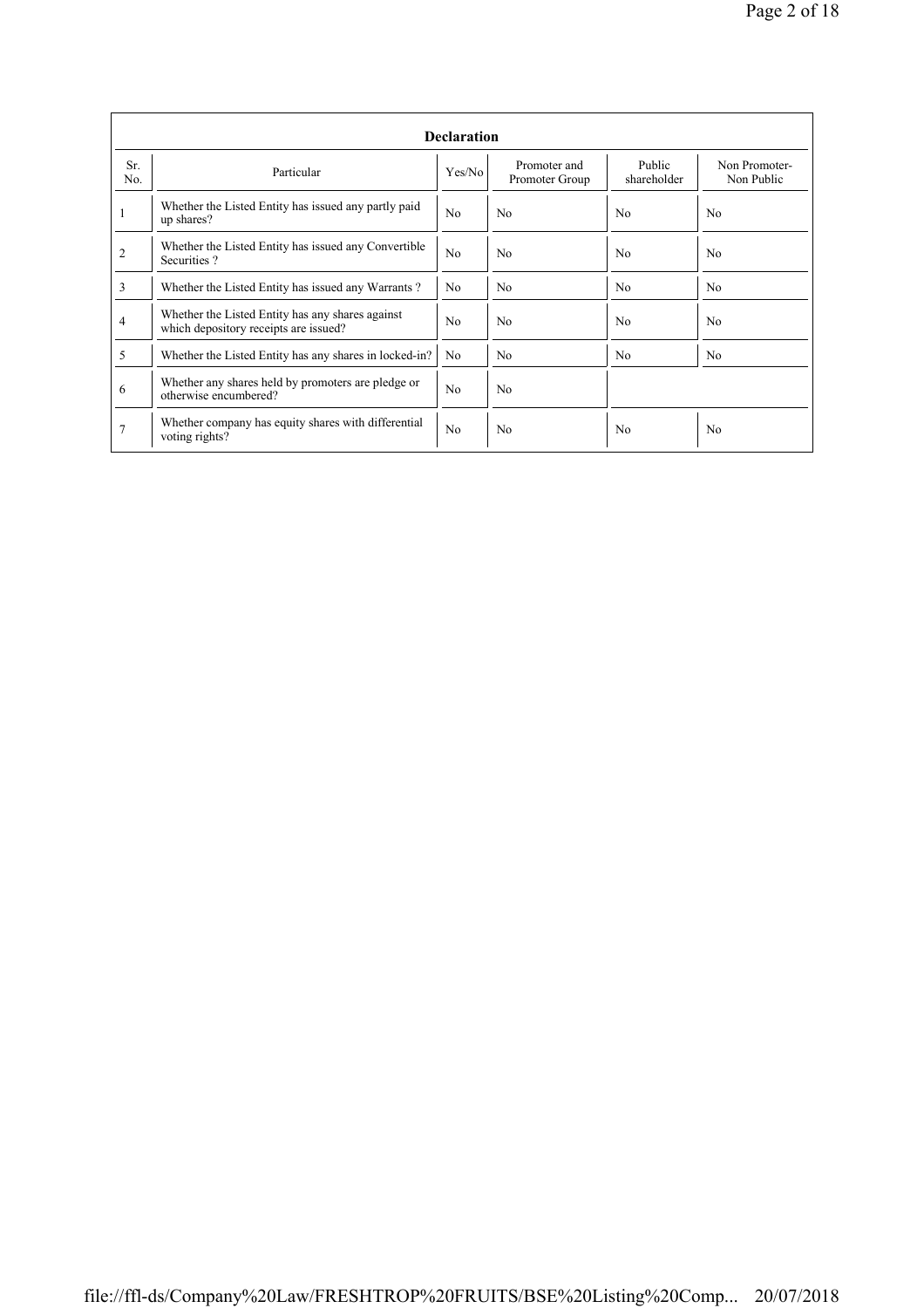|                 |                                         |                                  |                                                            |                                 |                                                                  |                                                                     | Table I - Summary Statement holding of specified securities                                                                        |                                                                  |               |          |                                   |
|-----------------|-----------------------------------------|----------------------------------|------------------------------------------------------------|---------------------------------|------------------------------------------------------------------|---------------------------------------------------------------------|------------------------------------------------------------------------------------------------------------------------------------|------------------------------------------------------------------|---------------|----------|-----------------------------------|
| Category<br>(1) |                                         | Nos. Of<br>shareholders<br>(III) | No. of<br>fully paid<br>up equity<br>shares<br>held $(IV)$ | No.<br><b>Of</b>                | No. Of<br>shares<br>underlying<br>Depository<br>Receipts<br>(VI) | Total nos.<br>shares<br>held<br>$(VII) =$<br>$(IV)+(V)$<br>$+ (VI)$ | Shareholding<br>as a $%$ of<br>total no. of<br>shares<br>(calculated<br>as per<br>SCRR,<br>1957) (VIII)<br>As a % of<br>$(A+B+C2)$ | Number of Voting Rights held in each<br>class of securities (IX) |               |          |                                   |
|                 | Category<br>$\sigma$ f<br>shareholder   |                                  |                                                            | Partly<br>paid-<br>up           |                                                                  |                                                                     |                                                                                                                                    | No of Voting (XIV) Rights                                        |               |          |                                   |
|                 | (II)                                    |                                  |                                                            | equity<br>shares<br>held<br>(V) |                                                                  |                                                                     |                                                                                                                                    | Class eg:<br>X                                                   | Class<br>eg:y | Total    | Total as<br>$a\%$ of<br>$(A+B+C)$ |
| (A)             | Promoter<br>&<br>Promoter<br>Group      | 6                                | 7047171                                                    |                                 |                                                                  | 7047171                                                             | 58.03                                                                                                                              | 7047171                                                          |               | 7047171  | 58.03                             |
| (B)             | Public                                  | 6549                             | 5097829                                                    |                                 |                                                                  | 5097829                                                             | 41.97                                                                                                                              | 5097829                                                          |               | 5097829  | 41.97                             |
| (C)             | Non<br>Promoter-<br>Non Public          |                                  |                                                            |                                 |                                                                  |                                                                     |                                                                                                                                    |                                                                  |               |          |                                   |
| (C1)            | <b>Shares</b><br>underlying<br>DRs      |                                  |                                                            |                                 |                                                                  |                                                                     |                                                                                                                                    |                                                                  |               |          |                                   |
| (C2)            | Shares held<br>by<br>Employee<br>Trusts |                                  |                                                            |                                 |                                                                  |                                                                     |                                                                                                                                    |                                                                  |               |          |                                   |
|                 | Total                                   | 6555                             | 12145000                                                   |                                 |                                                                  | 12145000                                                            | 100                                                                                                                                | 12145000                                                         |               | 12145000 | 100                               |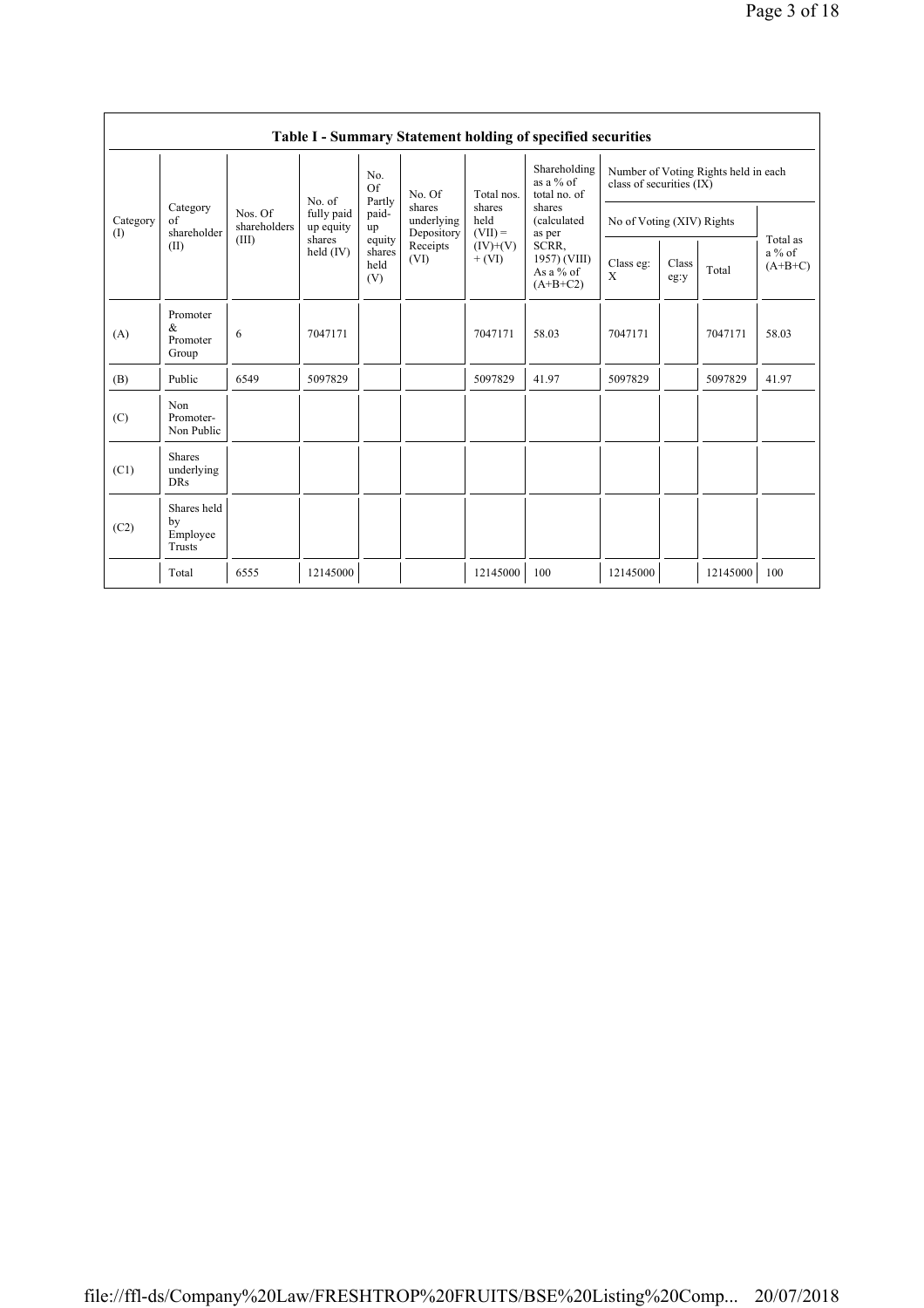|                                |                                           |                                       |                                                                                                                                                                                                                      |                                                                                                 | Table I - Summary Statement holding of specified securities                                    |                                                         |            |                                                                               |                                |                                       |
|--------------------------------|-------------------------------------------|---------------------------------------|----------------------------------------------------------------------------------------------------------------------------------------------------------------------------------------------------------------------|-------------------------------------------------------------------------------------------------|------------------------------------------------------------------------------------------------|---------------------------------------------------------|------------|-------------------------------------------------------------------------------|--------------------------------|---------------------------------------|
| Category                       | Category<br>of                            | No. Of<br><b>Shares</b><br>Underlying | No. Of<br><b>Shares</b><br>No. of<br>Underlying<br><b>Shares</b><br>Outstanding<br>Underlying<br>Outstanding<br>convertible<br>Outstanding<br>securities<br>Warrants<br>and No. Of<br>$(X_i)$<br>Warrants<br>(Xi)(a) |                                                                                                 | Shareholding,<br>as a $%$<br>assuming full<br>conversion of<br>convertible<br>securities (as a | Number of<br>Locked in<br>shares (XII)                  |            | Number of<br><b>Shares</b><br>pledged or<br>otherwise<br>encumbered<br>(XIII) |                                | Number of<br>equity shares<br>held in |
| $\textcircled{\scriptsize{1}}$ | shareholder<br>(II)                       | convertible<br>securities<br>(X)      |                                                                                                                                                                                                                      | percentage of<br>diluted share<br>capital) $(XI)$ =<br>$(VII)+(X)$ As a<br>$%$ of<br>$(A+B+C2)$ | No.<br>(a)                                                                                     | As a<br>$%$ of<br>total<br><b>Shares</b><br>held<br>(b) | No.<br>(a) | As a<br>$%$ of<br>total<br><b>Shares</b><br>held<br>(b)                       | dematerialized<br>form $(XIV)$ |                                       |
| (A)                            | Promoter<br>&<br>Promoter<br>Group        |                                       |                                                                                                                                                                                                                      |                                                                                                 | 58.03                                                                                          |                                                         |            |                                                                               |                                | 7047171                               |
| (B)                            | Public                                    |                                       |                                                                                                                                                                                                                      |                                                                                                 | 41.97                                                                                          |                                                         |            |                                                                               |                                | 4652625                               |
| (C)                            | Non<br>Promoter-<br>Non Public            |                                       |                                                                                                                                                                                                                      |                                                                                                 |                                                                                                |                                                         |            |                                                                               |                                |                                       |
| (C1)                           | <b>Shares</b><br>underlying<br><b>DRs</b> |                                       |                                                                                                                                                                                                                      |                                                                                                 |                                                                                                |                                                         |            |                                                                               |                                |                                       |
| (C2)                           | Shares held<br>by<br>Employee<br>Trusts   |                                       |                                                                                                                                                                                                                      |                                                                                                 |                                                                                                |                                                         |            |                                                                               |                                |                                       |
|                                | Total                                     |                                       |                                                                                                                                                                                                                      |                                                                                                 | 100                                                                                            |                                                         |            |                                                                               |                                | 11699796                              |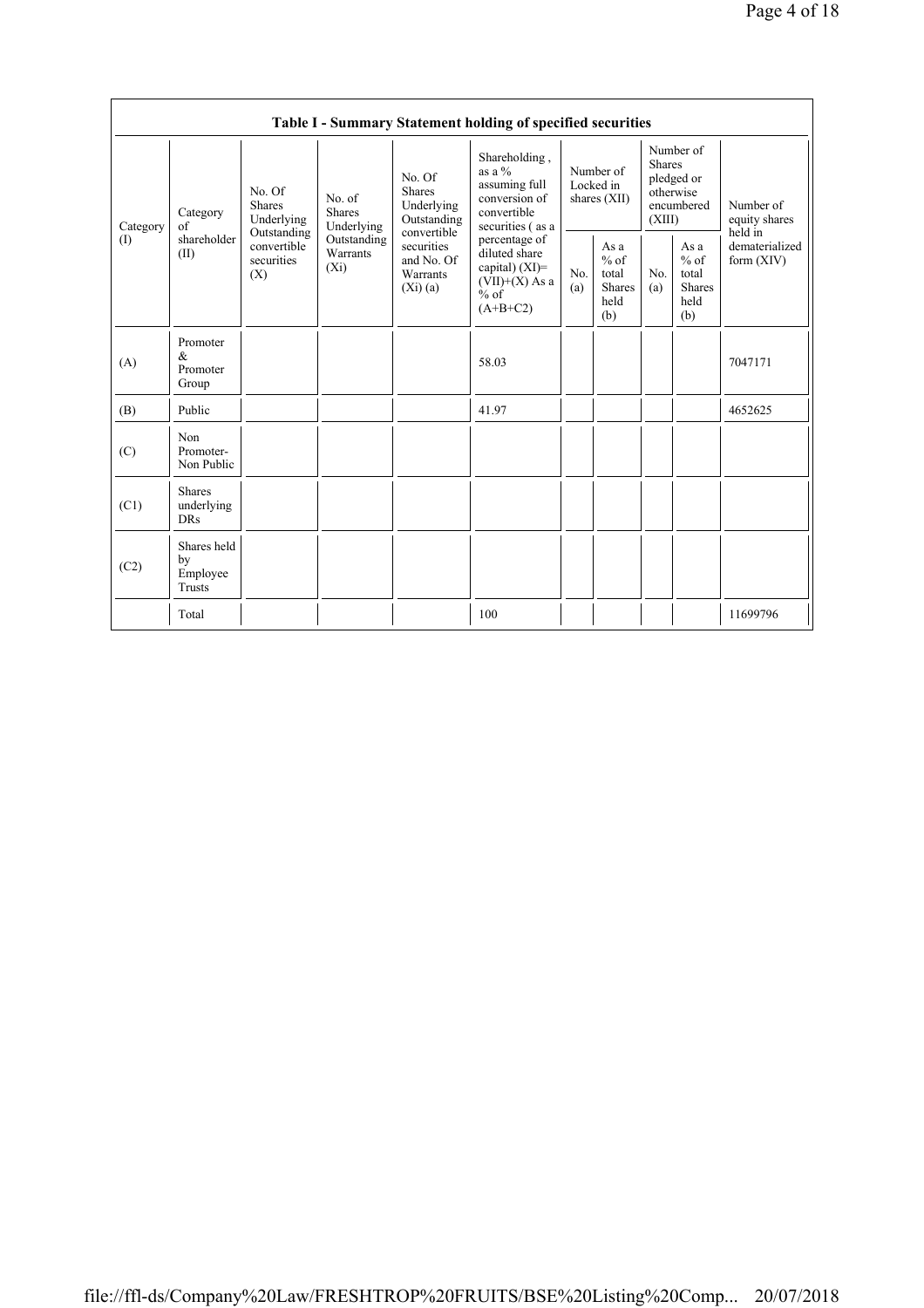|                                                                                                | Table II - Statement showing shareholding pattern of the Promoter and Promoter Group                                |                         |                         |                                 |                                    |                             |                                                  |                           |               |                                      |                                 |
|------------------------------------------------------------------------------------------------|---------------------------------------------------------------------------------------------------------------------|-------------------------|-------------------------|---------------------------------|------------------------------------|-----------------------------|--------------------------------------------------|---------------------------|---------------|--------------------------------------|---------------------------------|
|                                                                                                |                                                                                                                     |                         | No. of                  | No.<br>Of<br>Partly             | No. Of                             | Total nos.                  | Shareholding<br>as a % of<br>total no. of        | class of securities (IX)  |               | Number of Voting Rights held in each |                                 |
| Sr.                                                                                            | Category &<br>Name of the<br>Shareholders (I)                                                                       | Nos. Of<br>shareholders | fully paid<br>up equity | paid-<br>up                     | shares<br>underlying<br>Depository | shares<br>held<br>$(VII) =$ | shares<br>(calculated<br>as per                  | No of Voting (XIV) Rights |               |                                      | Total<br>as a %                 |
|                                                                                                |                                                                                                                     | (III)                   | shares<br>held $(IV)$   | equity<br>shares<br>held<br>(V) | Receipts<br>(VI)                   | $(IV)+(V)$<br>$+$ (VI)      | SCRR,<br>1957) (VIII)<br>As a % of<br>$(A+B+C2)$ | Class eg:<br>X            | Class<br>eg:y | Total                                | of<br>Total<br>Voting<br>rights |
| A                                                                                              | Table II - Statement showing shareholding pattern of the Promoter and Promoter Group                                |                         |                         |                                 |                                    |                             |                                                  |                           |               |                                      |                                 |
| (1)                                                                                            | Indian                                                                                                              |                         |                         |                                 |                                    |                             |                                                  |                           |               |                                      |                                 |
| (a)                                                                                            | Individuals/Hindu<br>undivided Family                                                                               | 5                       | 4679158                 |                                 |                                    | 4679158                     | 38.53                                            | 4679158                   |               | 4679158                              | 38.53                           |
| (d)                                                                                            | Any Other<br>(specify)                                                                                              | 1                       | 2368013                 |                                 |                                    | 2368013                     | 19.5                                             | 2368013                   |               | 2368013                              | 19.5                            |
| Sub-Total<br>(A)(1)                                                                            |                                                                                                                     | 6                       | 7047171                 |                                 |                                    | 7047171                     | 58.03                                            | 7047171                   |               | 7047171                              | 58.03                           |
| (2)                                                                                            | Foreign                                                                                                             |                         |                         |                                 |                                    |                             |                                                  |                           |               |                                      |                                 |
| Total<br>Shareholding<br>of Promoter<br>and<br>Promoter<br>Group $(A)=$<br>$(A)(1)+(A)$<br>(2) |                                                                                                                     | 6                       | 7047171                 |                                 |                                    | 7047171                     | 58.03                                            | 7047171                   |               | 7047171                              | 58.03                           |
| B                                                                                              | Table III - Statement showing shareholding pattern of the Public shareholder                                        |                         |                         |                                 |                                    |                             |                                                  |                           |               |                                      |                                 |
| (1)                                                                                            | Institutions                                                                                                        |                         |                         |                                 |                                    |                             |                                                  |                           |               |                                      |                                 |
| (e)                                                                                            | Foreign Portfolio<br>Investors                                                                                      | $\mathbf{1}$            | 50000                   |                                 |                                    | 50000                       | 0.41                                             | 50000                     |               | 50000                                | 0.41                            |
| (i)                                                                                            | Any Other<br>(specify)                                                                                              | 1                       | 200000                  |                                 |                                    | 200000                      | 1.65                                             | 200000                    |               | 200000                               | 1.65                            |
| Sub-Total<br>(B)(1)                                                                            |                                                                                                                     | $\overline{c}$          | 250000                  |                                 |                                    | 250000                      | 2.06                                             | 250000                    |               | 250000                               | 2.06                            |
| (3)                                                                                            | Non-institutions                                                                                                    |                         |                         |                                 |                                    |                             |                                                  |                           |               |                                      |                                 |
| (a(i))                                                                                         | Individuals -<br>i.Individual<br>shareholders<br>holding nominal<br>share capital up<br>to Rs. 2 lakhs.             | 6175                    | 3038953                 |                                 |                                    | 3038953                     | 25.02                                            | 3038953                   |               | 3038953                              | 25.02                           |
| (a(ii))                                                                                        | Individuals - ii.<br>Individual<br>shareholders<br>holding nominal<br>share capital in<br>excess of Rs. 2<br>lakhs. | 16                      | 997100                  |                                 |                                    | 997100                      | 8.21                                             | 997100                    |               | 997100                               | 8.21                            |
| (b)                                                                                            | NBFCs registered<br>with RBI                                                                                        | $\mathbf{1}$            | 600                     |                                 |                                    | 600                         | $\boldsymbol{0}$                                 | 600                       |               | 600                                  | $\boldsymbol{0}$                |
| (e)                                                                                            | Any Other<br>(specify)                                                                                              | 355                     | 811176                  |                                 |                                    | 811176                      | 6.68                                             | 811176                    |               | 811176                               | 6.68                            |
| Sub-Total<br>(B)(3)                                                                            |                                                                                                                     | 6547                    | 4847829                 |                                 |                                    | 4847829                     | 39.92                                            | 4847829                   |               | 4847829                              | 39.92                           |
| <b>Total Public</b><br>Shareholding<br>$(B)=(B)(1)+$<br>$(B)(2)+(B)$<br>(3)                    |                                                                                                                     | 6549                    | 5097829                 |                                 |                                    | 5097829                     | 41.97                                            | 5097829                   |               | 5097829                              | 41.97                           |
| $\mathbf C$                                                                                    | Table IV - Statement showing shareholding pattern of the Non Promoter- Non Public shareholder                       |                         |                         |                                 |                                    |                             |                                                  |                           |               |                                      |                                 |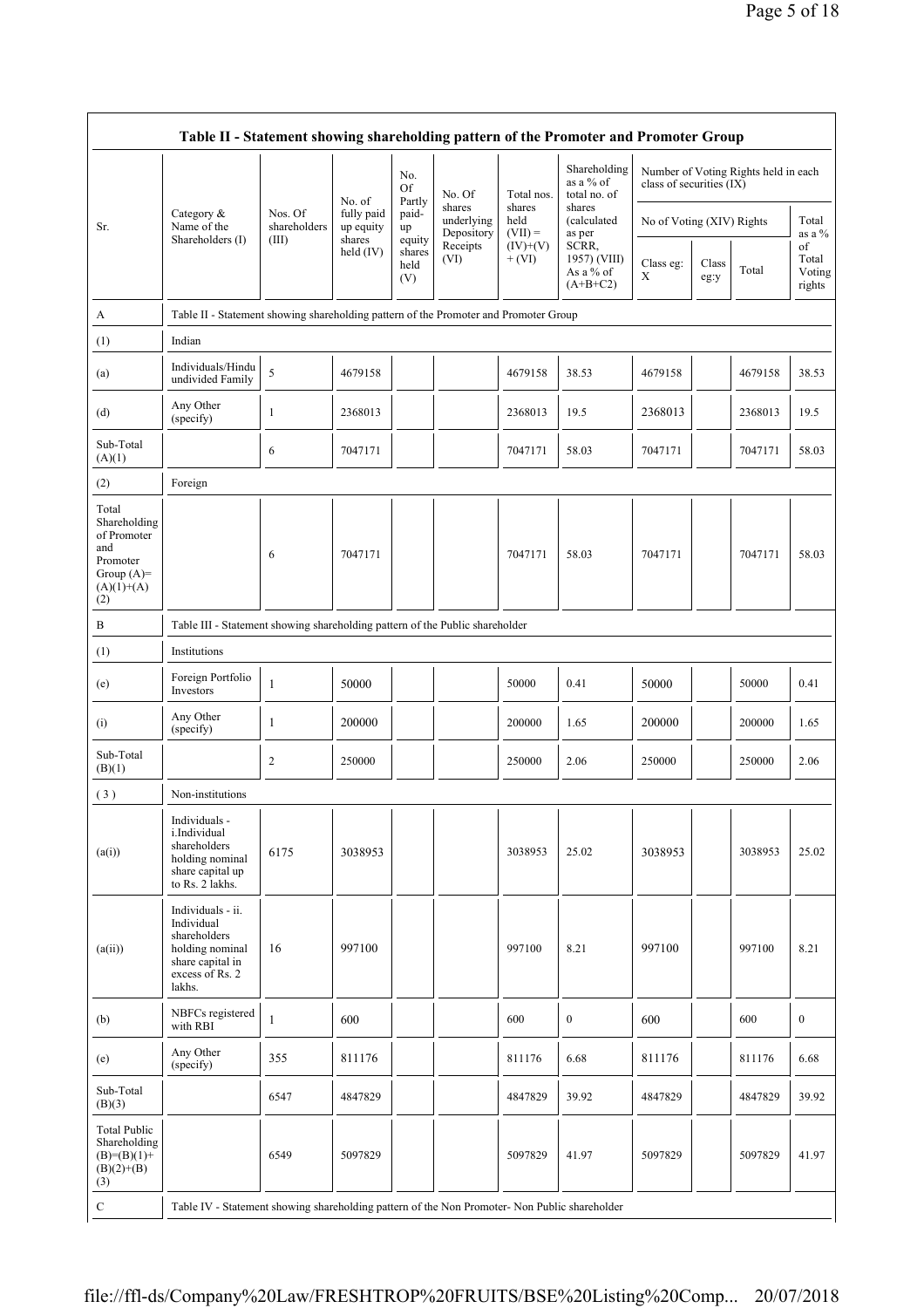| Total<br>$A+B+C2$ ) | 6555 | 12145000 | 12145000 | 100 | 12145000 | 12145000 | 100 |
|---------------------|------|----------|----------|-----|----------|----------|-----|
| Total<br>$(A+B+C)$  | 6555 | 12145000 | 12145000 | 100 | 12145000 | 12145000 | 100 |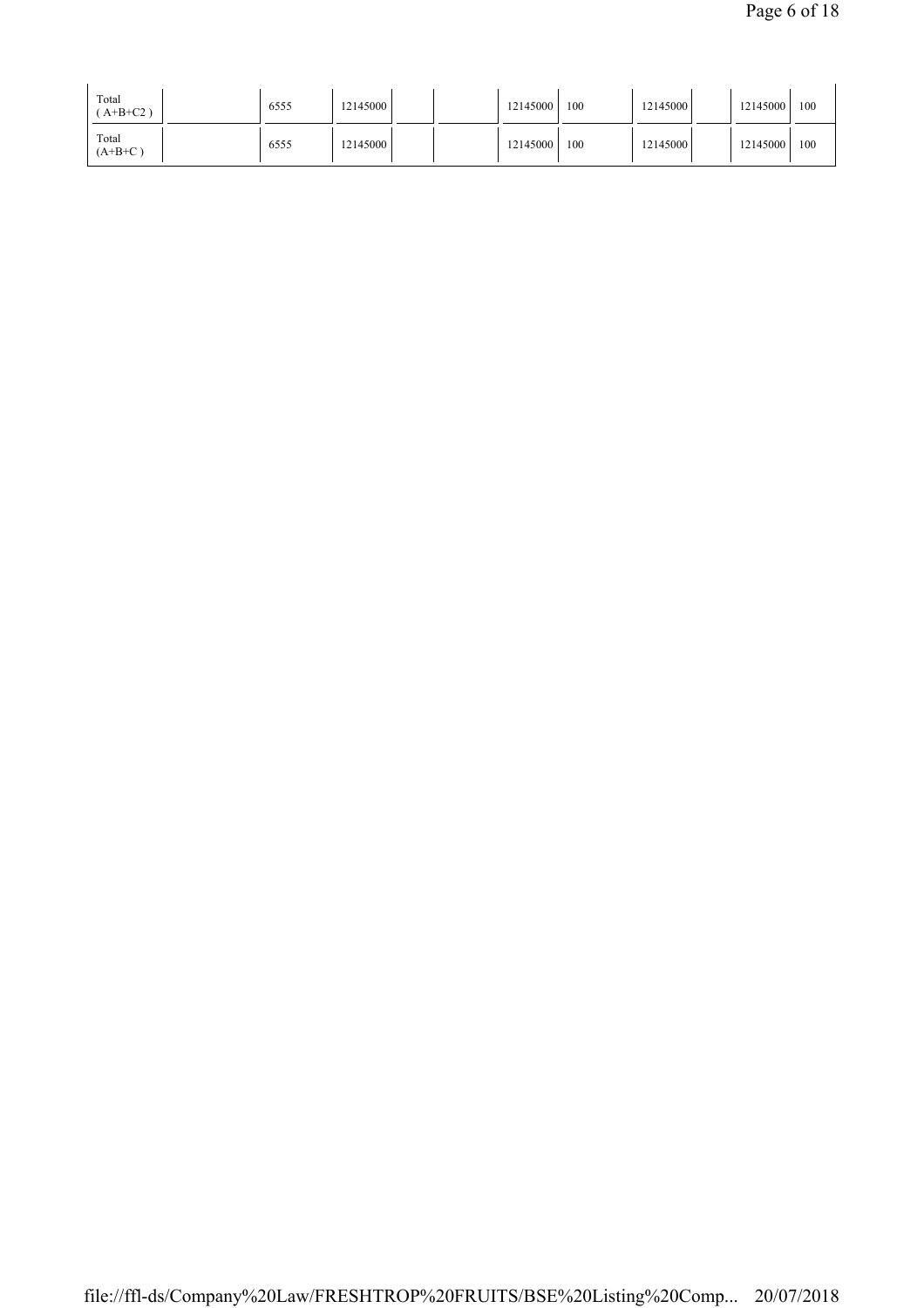| Table II - Statement showing shareholding pattern of the Promoter and Promoter Group    |                                                      |                                                      |                                                                                                               |                                                                                                            |            |                                                      |                                                                               |                                             |                                       |  |  |
|-----------------------------------------------------------------------------------------|------------------------------------------------------|------------------------------------------------------|---------------------------------------------------------------------------------------------------------------|------------------------------------------------------------------------------------------------------------|------------|------------------------------------------------------|-------------------------------------------------------------------------------|---------------------------------------------|---------------------------------------|--|--|
| Sr.                                                                                     | No. Of<br><b>Shares</b><br>Underlying<br>Outstanding | No. of<br><b>Shares</b><br>Underlying<br>Outstanding | No. Of Shares<br>Underlying<br>Outstanding<br>convertible<br>securities and<br>No. Of<br>Warrants (Xi)<br>(a) | Shareholding, as<br>a % assuming full<br>conversion of<br>convertible<br>securities (as a<br>percentage of |            | Number of<br>Locked in<br>shares $(XII)$             | Number of<br><b>Shares</b><br>pledged or<br>otherwise<br>encumbered<br>(XIII) |                                             | Number of<br>equity shares<br>held in |  |  |
|                                                                                         | convertible<br>securities $(X)$                      | Warrants<br>$(X_i)$                                  |                                                                                                               | diluted share<br>capital) (XI)=<br>$(VII)+(X)$ As a %<br>of $(A+B+C2)$                                     | No.<br>(a) | As a $%$<br>of total<br><b>Shares</b><br>held<br>(b) | No.<br>(a)                                                                    | As a %<br>of total<br>Shares<br>held<br>(b) | dematerialized<br>form (XIV)          |  |  |
| A                                                                                       |                                                      |                                                      |                                                                                                               | Table II - Statement showing shareholding pattern of the Promoter and Promoter Group                       |            |                                                      |                                                                               |                                             |                                       |  |  |
| (1)                                                                                     | Indian                                               |                                                      |                                                                                                               |                                                                                                            |            |                                                      |                                                                               |                                             |                                       |  |  |
| (a)                                                                                     |                                                      |                                                      |                                                                                                               | 38.53                                                                                                      |            |                                                      |                                                                               |                                             | 4679158                               |  |  |
| (d)                                                                                     |                                                      |                                                      |                                                                                                               | 19.5                                                                                                       |            |                                                      |                                                                               |                                             | 2368013                               |  |  |
| Sub-Total (A)<br>(1)                                                                    |                                                      |                                                      |                                                                                                               | 58.03                                                                                                      |            |                                                      |                                                                               |                                             | 7047171                               |  |  |
| (2)                                                                                     | Foreign                                              |                                                      |                                                                                                               |                                                                                                            |            |                                                      |                                                                               |                                             |                                       |  |  |
| Total<br>Shareholding<br>of Promoter<br>and Promoter<br>Group $(A)=$<br>$(A)(1)+(A)(2)$ |                                                      |                                                      |                                                                                                               | 58.03                                                                                                      |            |                                                      |                                                                               |                                             | 7047171                               |  |  |
| В                                                                                       |                                                      |                                                      |                                                                                                               | Table III - Statement showing shareholding pattern of the Public shareholder                               |            |                                                      |                                                                               |                                             |                                       |  |  |
| (1)                                                                                     | Institutions                                         |                                                      |                                                                                                               |                                                                                                            |            |                                                      |                                                                               |                                             |                                       |  |  |
| (e)                                                                                     |                                                      |                                                      |                                                                                                               | 0.41                                                                                                       |            |                                                      |                                                                               |                                             | 50000                                 |  |  |
| (i)                                                                                     |                                                      |                                                      |                                                                                                               | 1.65                                                                                                       |            |                                                      |                                                                               |                                             | 200000                                |  |  |
| Sub-Total (B)<br>(1)                                                                    |                                                      |                                                      |                                                                                                               | 2.06                                                                                                       |            |                                                      |                                                                               |                                             | 250000                                |  |  |
| (3)                                                                                     | Non-institutions                                     |                                                      |                                                                                                               |                                                                                                            |            |                                                      |                                                                               |                                             |                                       |  |  |
| (a(i))                                                                                  |                                                      |                                                      |                                                                                                               | 25.02                                                                                                      |            |                                                      |                                                                               |                                             | 2750449                               |  |  |
| (a(ii))                                                                                 |                                                      | п<br>H                                               |                                                                                                               | 8.21                                                                                                       | - 1        | $\mathbf{I}$                                         | $\blacksquare$                                                                |                                             | 997100                                |  |  |
| (b)                                                                                     |                                                      |                                                      |                                                                                                               | $\boldsymbol{0}$                                                                                           |            |                                                      |                                                                               |                                             | 600                                   |  |  |
| (e)                                                                                     |                                                      |                                                      |                                                                                                               | 6.68                                                                                                       |            |                                                      |                                                                               |                                             | 654476                                |  |  |
| Sub-Total (B)<br>(3)                                                                    |                                                      |                                                      |                                                                                                               | 39.92                                                                                                      |            |                                                      |                                                                               |                                             | 4402625                               |  |  |
| <b>Total Public</b><br>Shareholding<br>$(B)= (B)(1) +$<br>$(B)(2)+(B)(3)$               |                                                      |                                                      |                                                                                                               | 41.97                                                                                                      |            |                                                      |                                                                               |                                             | 4652625                               |  |  |
| ${\bf C}$                                                                               |                                                      |                                                      |                                                                                                               | Table IV - Statement showing shareholding pattern of the Non Promoter- Non Public shareholder              |            |                                                      |                                                                               |                                             |                                       |  |  |
| Total<br>$(A+B+C2)$                                                                     |                                                      |                                                      |                                                                                                               | 100                                                                                                        |            |                                                      |                                                                               |                                             | 11699796                              |  |  |
| Total<br>$(A+B+C)$                                                                      |                                                      |                                                      |                                                                                                               | 100                                                                                                        |            |                                                      |                                                                               |                                             | 11699796                              |  |  |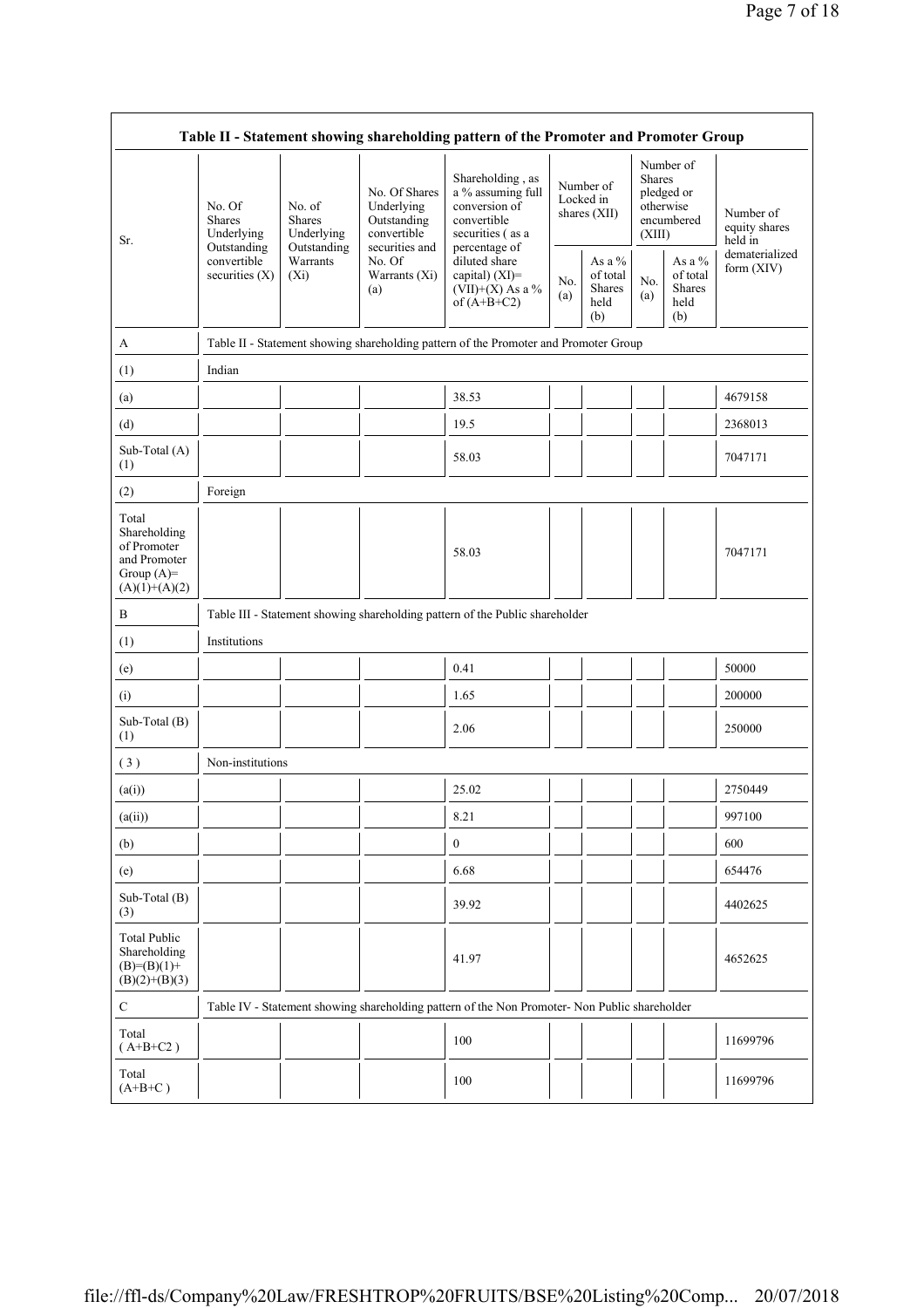|                                                                                                                                                                                           |                                                               |                                                 | <b>Individuals/Hindu undivided Family</b> |                                  |                                                 |                          |
|-------------------------------------------------------------------------------------------------------------------------------------------------------------------------------------------|---------------------------------------------------------------|-------------------------------------------------|-------------------------------------------|----------------------------------|-------------------------------------------------|--------------------------|
| Searial No.                                                                                                                                                                               | 1                                                             | $\sqrt{2}$                                      | 3                                         | $\overline{4}$                   | 5                                               |                          |
| Name of the<br>Shareholders (I)                                                                                                                                                           | <b>ASHOK</b><br><b>VISHINDAS</b><br><b>MOTIANI</b>            | <b>NANITA</b><br><b>ASHOK</b><br><b>MOTIANI</b> | <b>DIPTI ASHOK</b><br><b>MOTIANI</b>      | <b>PRIYANKA</b><br><b>TANDON</b> | <b>MAYANK</b><br><b>RAMESH</b><br><b>TANDON</b> | Click here<br>to go back |
| PAN(II)                                                                                                                                                                                   | ABCPM8237G                                                    | ACDPM5531B                                      | ANWPM2418B                                | ADKPM4788Q                       | AARPT3422C                                      | Total                    |
| No. of fully paid<br>up equity shares<br>held $(IV)$                                                                                                                                      | 1742389                                                       | 962895                                          | 824734                                    | 653740                           | 495400                                          | 4679158                  |
| No. Of Partly paid-<br>up equity shares<br>held (V)                                                                                                                                       |                                                               |                                                 |                                           |                                  |                                                 |                          |
| No. Of shares<br>underlying<br>Depository<br>Receipts (VI)                                                                                                                                |                                                               |                                                 |                                           |                                  |                                                 |                          |
| Total nos. shares<br>held $(VII) = (IV) +$<br>$(V)+(VI)$                                                                                                                                  | 1742389                                                       | 962895                                          | 824734                                    | 653740                           | 495400                                          | 4679158                  |
| Shareholding as a<br>% of total no. of<br>shares (calculated<br>as per SCRR,<br>1957) (VIII) As a<br>% of $(A+B+C2)$                                                                      | 14.35                                                         | 7.93                                            | 6.79                                      | 5.38                             | 4.08                                            | 38.53                    |
|                                                                                                                                                                                           | Number of Voting Rights held in each class of securities (IX) |                                                 |                                           |                                  |                                                 |                          |
| Class eg:X                                                                                                                                                                                | 1742389                                                       | 962895                                          | 824734                                    | 653740                           | 495400                                          | 4679158                  |
| Class eg:y                                                                                                                                                                                |                                                               |                                                 |                                           |                                  |                                                 |                          |
| Total                                                                                                                                                                                     | 1742389                                                       | 962895                                          | 824734                                    | 653740                           | 495400                                          | 4679158                  |
| Total as a % of<br><b>Total Voting rights</b>                                                                                                                                             | 14.35                                                         | 7.93                                            | 6.79                                      | 5.38                             | 4.08                                            | 38.53                    |
| No. Of Shares<br>Underlying<br>Outstanding<br>convertible<br>securities $(X)$                                                                                                             |                                                               |                                                 |                                           |                                  |                                                 |                          |
| No. of Shares<br>Underlying<br>Outstanding<br>Warrants (Xi)                                                                                                                               |                                                               |                                                 |                                           |                                  |                                                 |                          |
| No. Of Shares<br>Underlying<br>Outstanding<br>convertible<br>securities and No.<br>Of Warrants (Xi)<br>(a)                                                                                |                                                               |                                                 |                                           |                                  |                                                 |                          |
| Shareholding, as a<br>% assuming full<br>conversion of<br>convertible<br>securities (as a<br>percentage of<br>diluted share<br>capital) (XI)= (VII)<br>$+(Xi)(a)$ As a % of<br>$(A+B+C2)$ | 14.35                                                         | 7.93                                            | 6.79                                      | 5.38                             | 4.08                                            | 38.53                    |
| Number of Locked in shares (XII)                                                                                                                                                          |                                                               |                                                 |                                           |                                  |                                                 |                          |
| No. (a)                                                                                                                                                                                   |                                                               |                                                 |                                           |                                  |                                                 |                          |
| As a % of total<br>Shares held (b)                                                                                                                                                        |                                                               |                                                 |                                           |                                  |                                                 |                          |
|                                                                                                                                                                                           | Number of Shares pledged or otherwise encumbered (XIII)       |                                                 |                                           |                                  |                                                 |                          |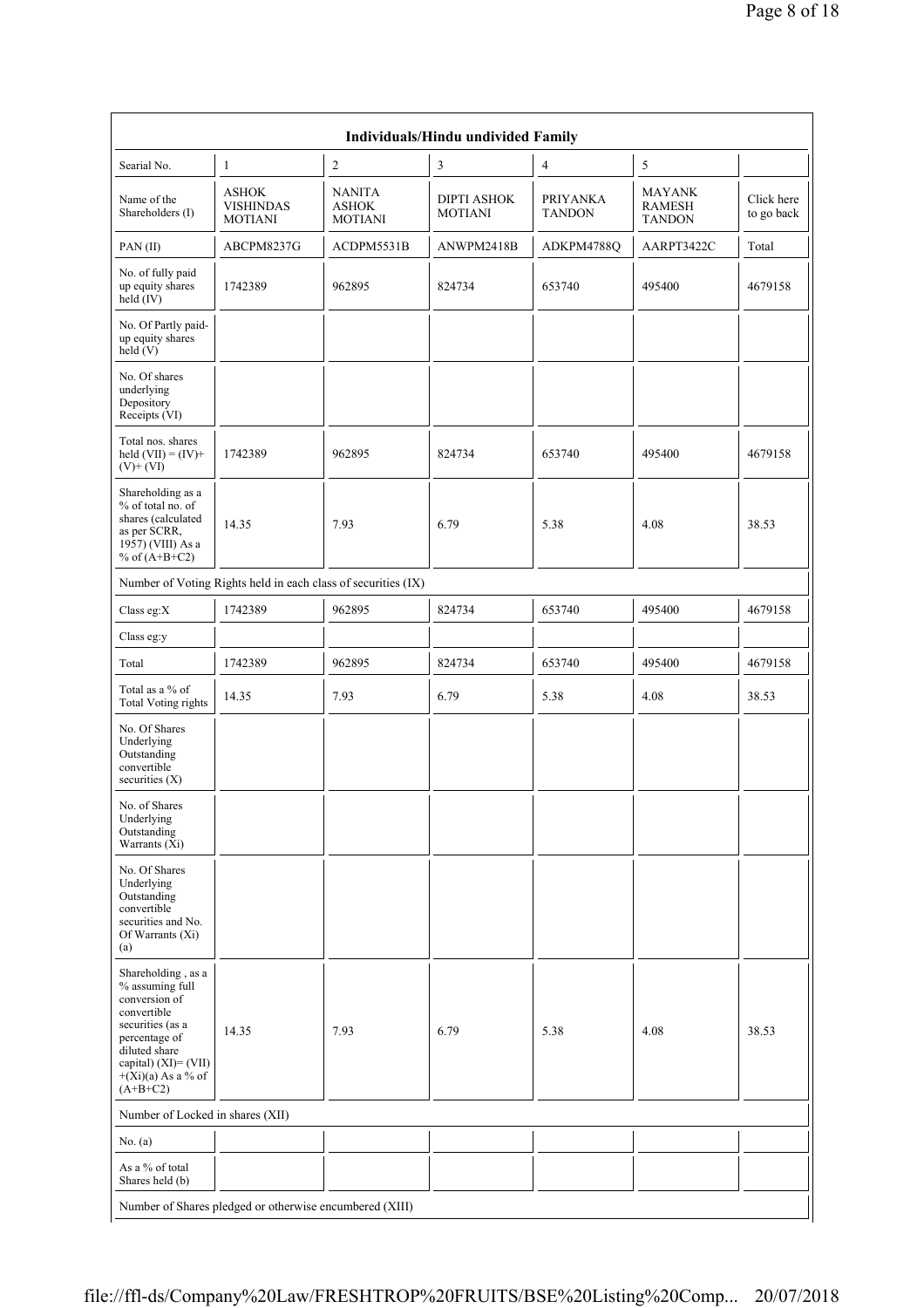| No. $(a)$                                                            |                              |        |        |        |        |         |  |  |  |
|----------------------------------------------------------------------|------------------------------|--------|--------|--------|--------|---------|--|--|--|
| As a % of total<br>Shares held (b)                                   |                              |        |        |        |        |         |  |  |  |
| Number of equity<br>shares held in<br>dematerialized<br>form $(XIV)$ | 1742389                      | 962895 | 824734 | 653740 | 495400 | 4679158 |  |  |  |
|                                                                      | Reason for not providing PAN |        |        |        |        |         |  |  |  |
| Reason for not<br>providing PAN                                      |                              |        |        |        |        |         |  |  |  |
| Shareholder type                                                     |                              |        |        |        |        |         |  |  |  |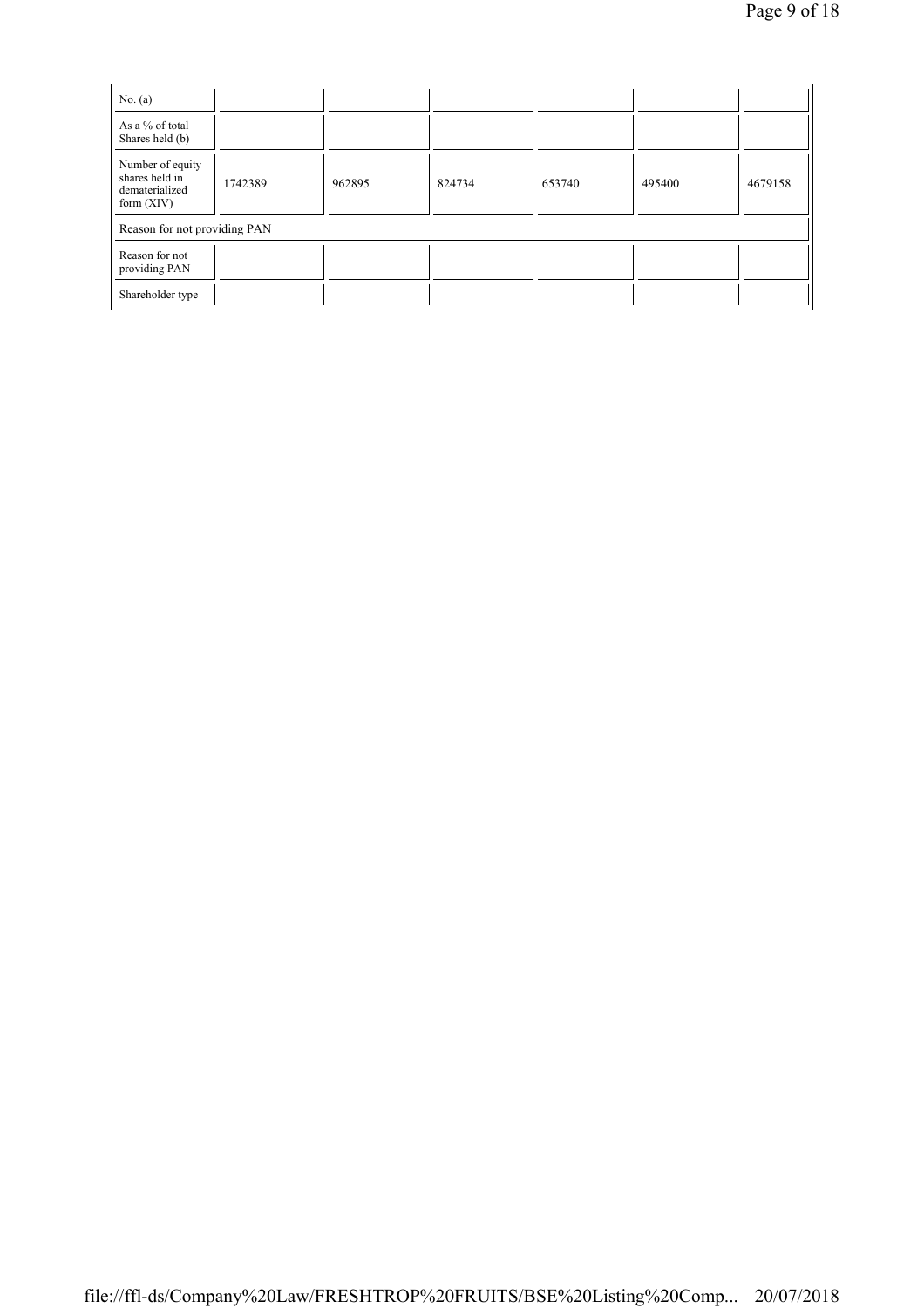| Any Other (specify)                                                                                                                                                                   |                                                               |                       |  |  |  |  |  |  |
|---------------------------------------------------------------------------------------------------------------------------------------------------------------------------------------|---------------------------------------------------------------|-----------------------|--|--|--|--|--|--|
| Searial No.                                                                                                                                                                           | $\mathbf{1}$                                                  |                       |  |  |  |  |  |  |
| Category                                                                                                                                                                              | Other                                                         | Click here to go back |  |  |  |  |  |  |
| Name of the<br>Shareholders (I)                                                                                                                                                       | FRESHCAP FOODSTUFF LLP                                        |                       |  |  |  |  |  |  |
| PAN(II)                                                                                                                                                                               | AAEFF2382A                                                    | Total                 |  |  |  |  |  |  |
| No. of the<br>Shareholders (I)                                                                                                                                                        | $\mathbf{1}$                                                  | 1                     |  |  |  |  |  |  |
| No. of fully paid<br>up equity shares<br>$\text{held}(\text{IV})$                                                                                                                     | 2368013                                                       | 2368013               |  |  |  |  |  |  |
| No. Of Partly paid-<br>up equity shares<br>$\text{held} (V)$                                                                                                                          |                                                               |                       |  |  |  |  |  |  |
| No. Of shares<br>underlying<br>Depository<br>Receipts (VI)                                                                                                                            |                                                               |                       |  |  |  |  |  |  |
| Total nos. shares<br>held $(VII) = (IV) +$<br>$(V)+(VI)$                                                                                                                              | 2368013                                                       | 2368013               |  |  |  |  |  |  |
| Shareholding as a<br>% of total no. of<br>shares (calculated<br>as per SCRR,<br>1957) (VIII) As a<br>% of $(A+B+C2)$                                                                  | 19.5                                                          | 19.5                  |  |  |  |  |  |  |
|                                                                                                                                                                                       | Number of Voting Rights held in each class of securities (IX) |                       |  |  |  |  |  |  |
| Class eg: X                                                                                                                                                                           | 2368013                                                       | 2368013               |  |  |  |  |  |  |
| Class eg:y                                                                                                                                                                            |                                                               |                       |  |  |  |  |  |  |
| Total                                                                                                                                                                                 | 2368013                                                       | 2368013               |  |  |  |  |  |  |
| Total as a % of<br><b>Total Voting rights</b>                                                                                                                                         | 19.5                                                          | 19.5                  |  |  |  |  |  |  |
| No. Of Shares<br>Underlying<br>Outstanding<br>convertible<br>securities (X)                                                                                                           |                                                               |                       |  |  |  |  |  |  |
| No. of Shares<br>Underlying<br>Outstanding<br>Warrants (Xi)                                                                                                                           |                                                               |                       |  |  |  |  |  |  |
| No. Of Shares<br>Underlying<br>Outstanding<br>convertible<br>securities and No.<br>Of Warrants (Xi)<br>(a)                                                                            |                                                               |                       |  |  |  |  |  |  |
| Shareholding, as a<br>% assuming full<br>conversion of<br>convertible<br>securities (as a<br>percentage of<br>diluted share<br>capital) (XI)= (VII)<br>$+(X)$ As a % of<br>$(A+B+C2)$ | 19.5                                                          | 19.5                  |  |  |  |  |  |  |
| Number of Locked in shares (XII)                                                                                                                                                      |                                                               |                       |  |  |  |  |  |  |
| No. $(a)$                                                                                                                                                                             |                                                               |                       |  |  |  |  |  |  |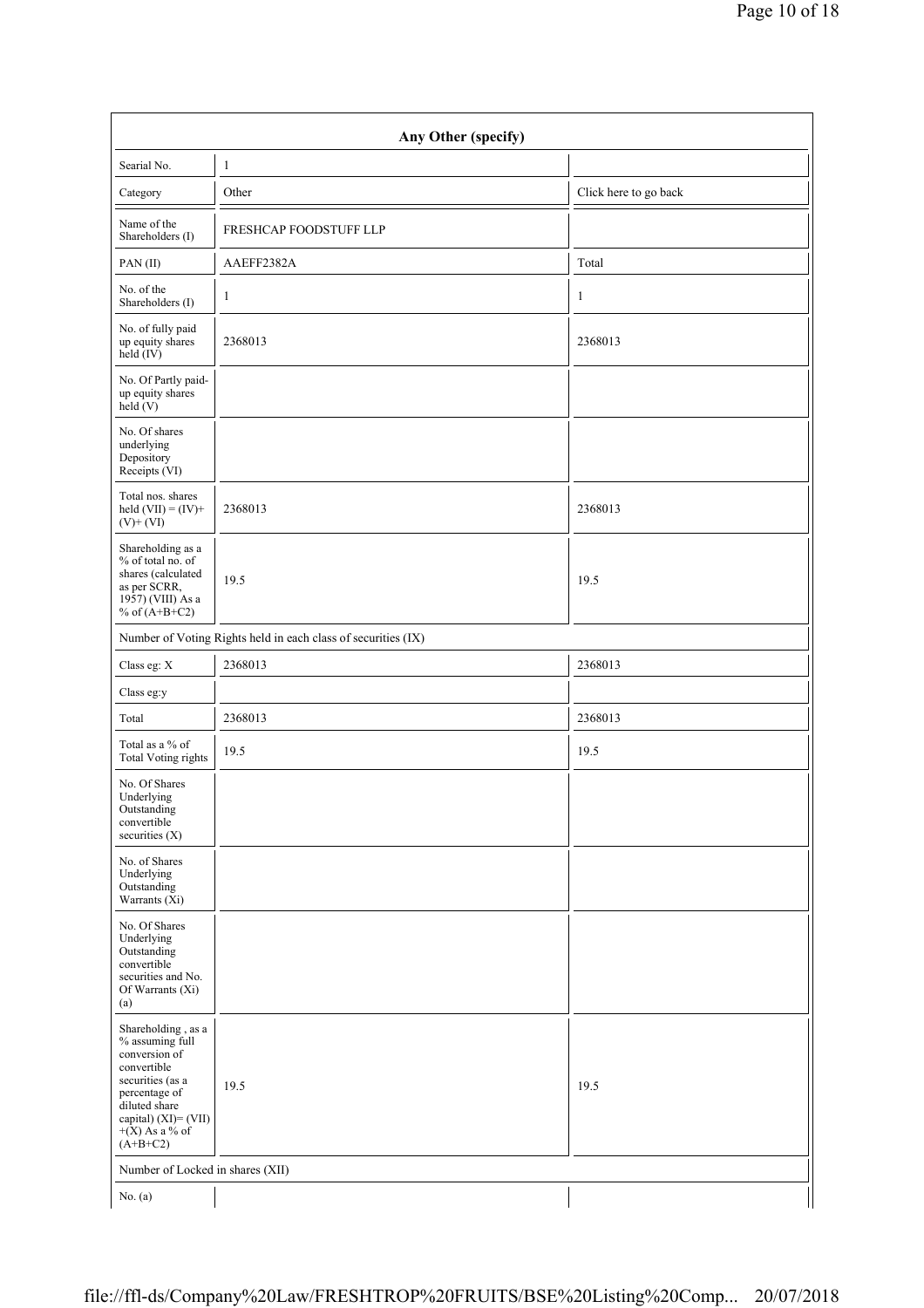| As a % of total<br>Shares held (b)                                   |                                                         |         |  |  |  |  |  |
|----------------------------------------------------------------------|---------------------------------------------------------|---------|--|--|--|--|--|
|                                                                      | Number of Shares pledged or otherwise encumbered (XIII) |         |  |  |  |  |  |
| No. $(a)$                                                            |                                                         |         |  |  |  |  |  |
| As a % of total<br>Shares held (b)                                   |                                                         |         |  |  |  |  |  |
| Number of equity<br>shares held in<br>dematerialized<br>form $(XIV)$ | 2368013                                                 | 2368013 |  |  |  |  |  |
| Reason for not providing PAN                                         |                                                         |         |  |  |  |  |  |
| Reason for not<br>providing PAN                                      |                                                         |         |  |  |  |  |  |
| Shareholder type                                                     |                                                         |         |  |  |  |  |  |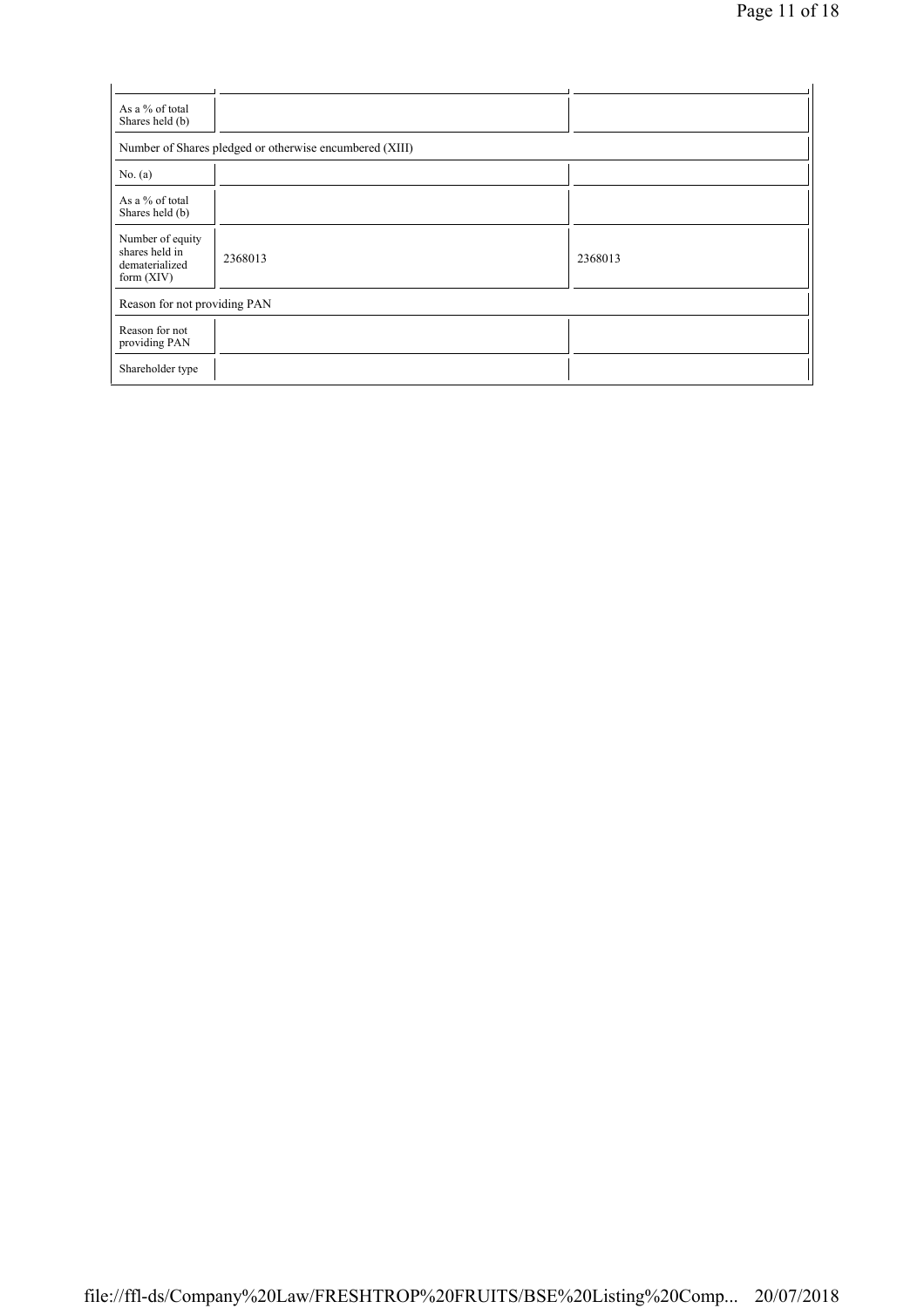| Any Other (specify)                                                                                                                                                                    |                                                               |                       |  |  |  |  |  |  |
|----------------------------------------------------------------------------------------------------------------------------------------------------------------------------------------|---------------------------------------------------------------|-----------------------|--|--|--|--|--|--|
| Searial No.                                                                                                                                                                            | $\mathbf{1}$                                                  |                       |  |  |  |  |  |  |
| Category                                                                                                                                                                               | Other                                                         |                       |  |  |  |  |  |  |
| Category / More<br>than 1 percentage                                                                                                                                                   | More than 1 percentage of shareholding                        | Click here to go back |  |  |  |  |  |  |
| Name of the<br>Shareholders (I)                                                                                                                                                        | PASSAGE TO INDIA MASTER FUND LIMITED                          |                       |  |  |  |  |  |  |
| PAN(II)                                                                                                                                                                                | AAECP2986K                                                    | Total                 |  |  |  |  |  |  |
| No. of the<br>Shareholders (I)                                                                                                                                                         | $\mathbf{1}$                                                  | $\boldsymbol{0}$      |  |  |  |  |  |  |
| No. of fully paid<br>up equity shares<br>held $(IV)$                                                                                                                                   | 200000                                                        | $\boldsymbol{0}$      |  |  |  |  |  |  |
| No. Of Partly paid-<br>up equity shares<br>held(V)                                                                                                                                     |                                                               |                       |  |  |  |  |  |  |
| No. Of shares<br>underlying<br>Depository<br>Receipts (VI)                                                                                                                             |                                                               |                       |  |  |  |  |  |  |
| Total nos. shares<br>held $(VII) = (IV) +$<br>$(V)$ + $(VI)$                                                                                                                           | 200000                                                        | $\boldsymbol{0}$      |  |  |  |  |  |  |
| Shareholding as a<br>% of total no. of<br>shares (calculated<br>as per SCRR,<br>1957) (VIII) As a<br>% of $(A+B+C2)$                                                                   | 1.65                                                          | $\boldsymbol{0}$      |  |  |  |  |  |  |
|                                                                                                                                                                                        | Number of Voting Rights held in each class of securities (IX) |                       |  |  |  |  |  |  |
| Class eg: X                                                                                                                                                                            | 200000                                                        | $\boldsymbol{0}$      |  |  |  |  |  |  |
| Class eg:y                                                                                                                                                                             |                                                               |                       |  |  |  |  |  |  |
| Total                                                                                                                                                                                  | 200000                                                        | $\boldsymbol{0}$      |  |  |  |  |  |  |
| Total as a % of<br><b>Total Voting rights</b>                                                                                                                                          | 1.65                                                          | $\boldsymbol{0}$      |  |  |  |  |  |  |
| No. Of Shares<br>Underlying<br>Outstanding<br>convertible<br>securities (X)                                                                                                            |                                                               |                       |  |  |  |  |  |  |
| No. of Shares<br>Underlying<br>Outstanding<br>Warrants (Xi)                                                                                                                            |                                                               |                       |  |  |  |  |  |  |
| No. Of Shares<br>Underlying<br>Outstanding<br>convertible<br>securities and<br>Warrants $(X)$                                                                                          |                                                               |                       |  |  |  |  |  |  |
| Shareholding , as a<br>% assuming full<br>conversion of<br>convertible<br>securities (as a<br>percentage of<br>diluted share<br>capital) (XI)= (VII)<br>$+(X)$ As a % of<br>$(A+B+C2)$ | 1.65                                                          | $\boldsymbol{0}$      |  |  |  |  |  |  |
| Number of Locked in shares (XII)                                                                                                                                                       |                                                               |                       |  |  |  |  |  |  |
|                                                                                                                                                                                        |                                                               |                       |  |  |  |  |  |  |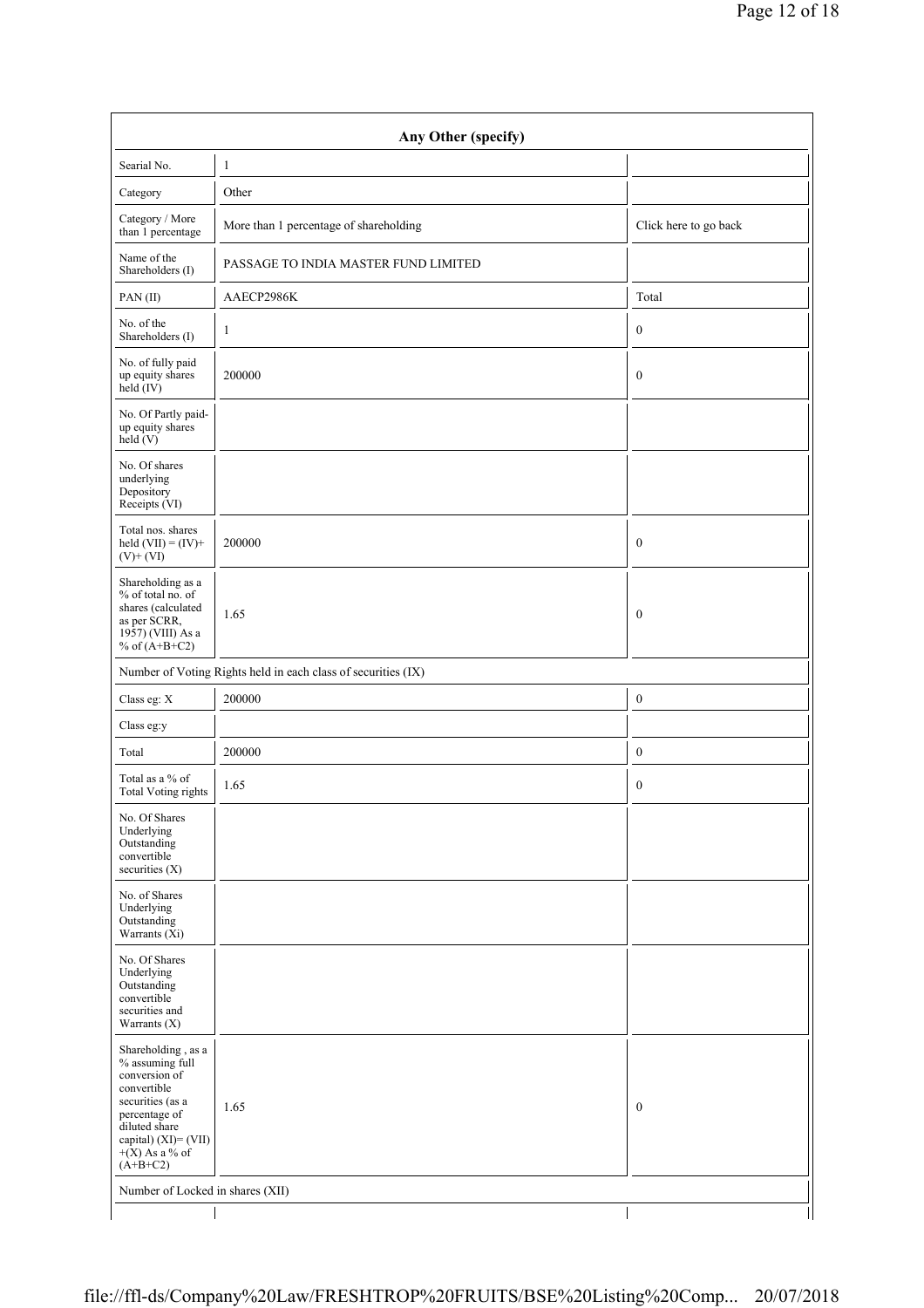| No. $(a)$                                                            |        |          |
|----------------------------------------------------------------------|--------|----------|
| As a % of total<br>Shares held (b)                                   |        |          |
| Number of equity<br>shares held in<br>dematerialized<br>form $(XIV)$ | 200000 | $\bf{0}$ |
| Reason for not providing PAN                                         |        |          |
| Reason for not<br>providing PAN                                      |        |          |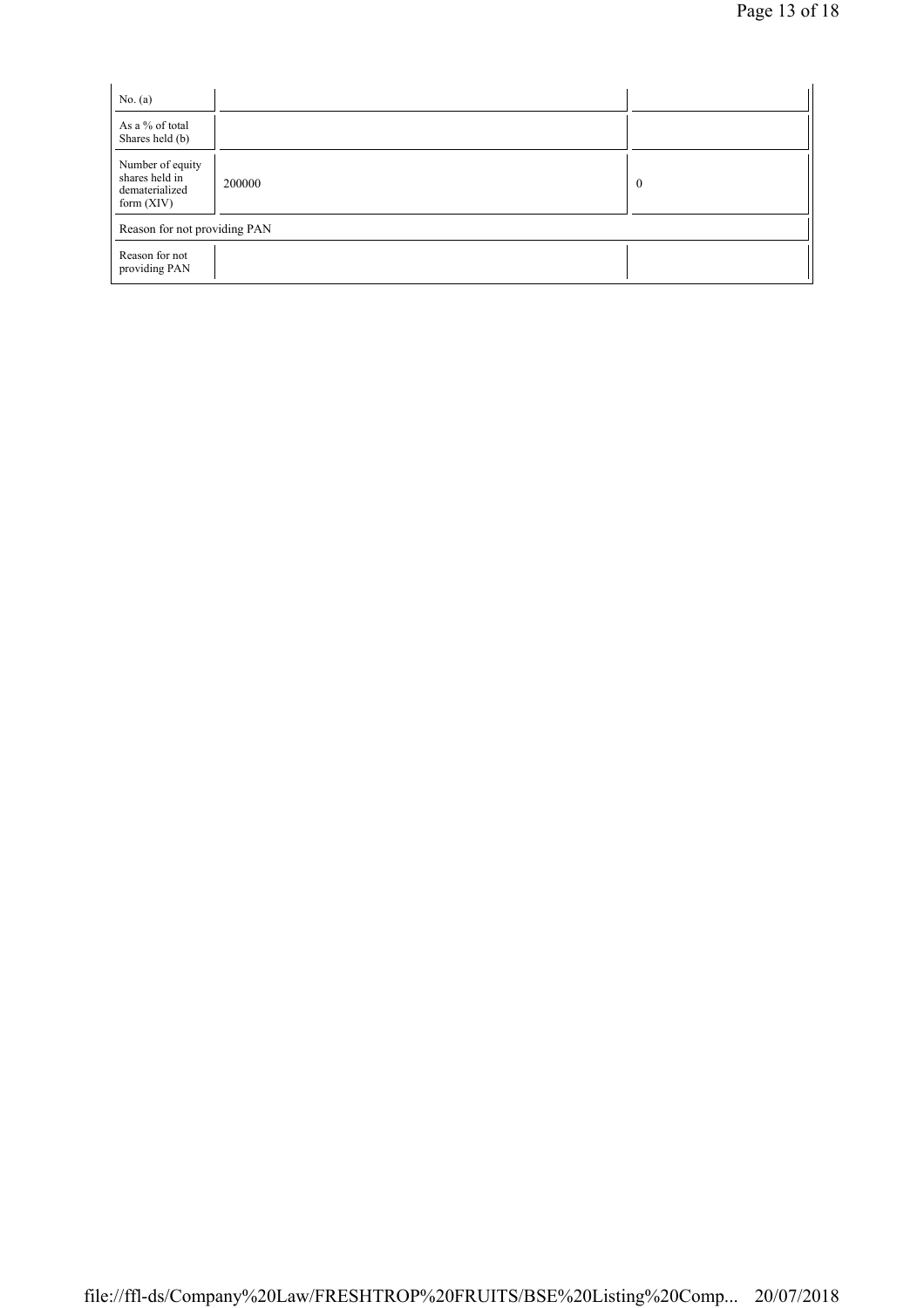| Individuals - ii. Individual shareholders holding nominal share capital in excess of Rs. 2 lakhs.                                                                                     |                                                               |                      |                           |                       |  |
|---------------------------------------------------------------------------------------------------------------------------------------------------------------------------------------|---------------------------------------------------------------|----------------------|---------------------------|-----------------------|--|
| Searial No.                                                                                                                                                                           | 1                                                             | $\boldsymbol{2}$     | $\mathfrak{Z}$            |                       |  |
| Name of the<br>Shareholders (I)                                                                                                                                                       | <b>AVINASH P WADHWA</b>                                       | SHITAL NAVIN AGARWAL | <b>GIRISH GULATI HUF.</b> | Click here to go back |  |
| PAN(II)                                                                                                                                                                               | AAIPW9608A                                                    | ABHPA2123J           | AAFHG1700A                | Total                 |  |
| No. of fully paid<br>up equity shares<br>held (IV)                                                                                                                                    | 126437                                                        | 125630               | 189223                    | 441290                |  |
| No. Of Partly paid-<br>up equity shares<br>held (V)                                                                                                                                   |                                                               |                      |                           |                       |  |
| No. Of shares<br>underlying<br>Depository<br>Receipts (VI)                                                                                                                            |                                                               |                      |                           |                       |  |
| Total nos. shares<br>held $(VII) = (IV) +$<br>$(V)+(VI)$                                                                                                                              | 126437                                                        | 125630               | 189223                    | 441290                |  |
| Shareholding as a<br>% of total no. of<br>shares (calculated<br>as per SCRR,<br>1957) (VIII) As a<br>% of $(A+B+C2)$                                                                  | 1.04                                                          | 1.03                 | 1.56                      | 3.63                  |  |
|                                                                                                                                                                                       | Number of Voting Rights held in each class of securities (IX) |                      |                           |                       |  |
| Class eg: X                                                                                                                                                                           | 126437                                                        | 125630               | 189223                    | 441290                |  |
| Class eg:y                                                                                                                                                                            |                                                               |                      |                           |                       |  |
| Total                                                                                                                                                                                 | 126437                                                        | 125630               | 189223                    | 441290                |  |
| Total as a % of<br>Total Voting rights                                                                                                                                                | 1.04                                                          | 1.03                 | 1.56                      | 3.63                  |  |
| No. Of Shares<br>Underlying<br>Outstanding<br>convertible<br>securities (X)                                                                                                           |                                                               |                      |                           |                       |  |
| No. of Shares<br>Underlying<br>Outstanding<br>Warrants (Xi)                                                                                                                           |                                                               |                      |                           |                       |  |
| No. Of Shares<br>Underlying<br>Outstanding<br>convertible<br>securities and No.<br>Of Warrants (Xi)<br>(a)                                                                            |                                                               |                      |                           |                       |  |
| Shareholding, as a<br>% assuming full<br>conversion of<br>convertible<br>securities (as a<br>percentage of<br>diluted share<br>capital) (XI)= (VII)<br>$+(X)$ As a % of<br>$(A+B+C2)$ | 1.04                                                          | 1.03                 | 1.56                      | 3.63                  |  |
| Number of Locked in shares (XII)                                                                                                                                                      |                                                               |                      |                           |                       |  |
| No. $(a)$                                                                                                                                                                             |                                                               |                      |                           |                       |  |
| As a % of total<br>Shares held (b)                                                                                                                                                    |                                                               |                      |                           |                       |  |
| Number of equity<br>shares held in                                                                                                                                                    |                                                               |                      |                           |                       |  |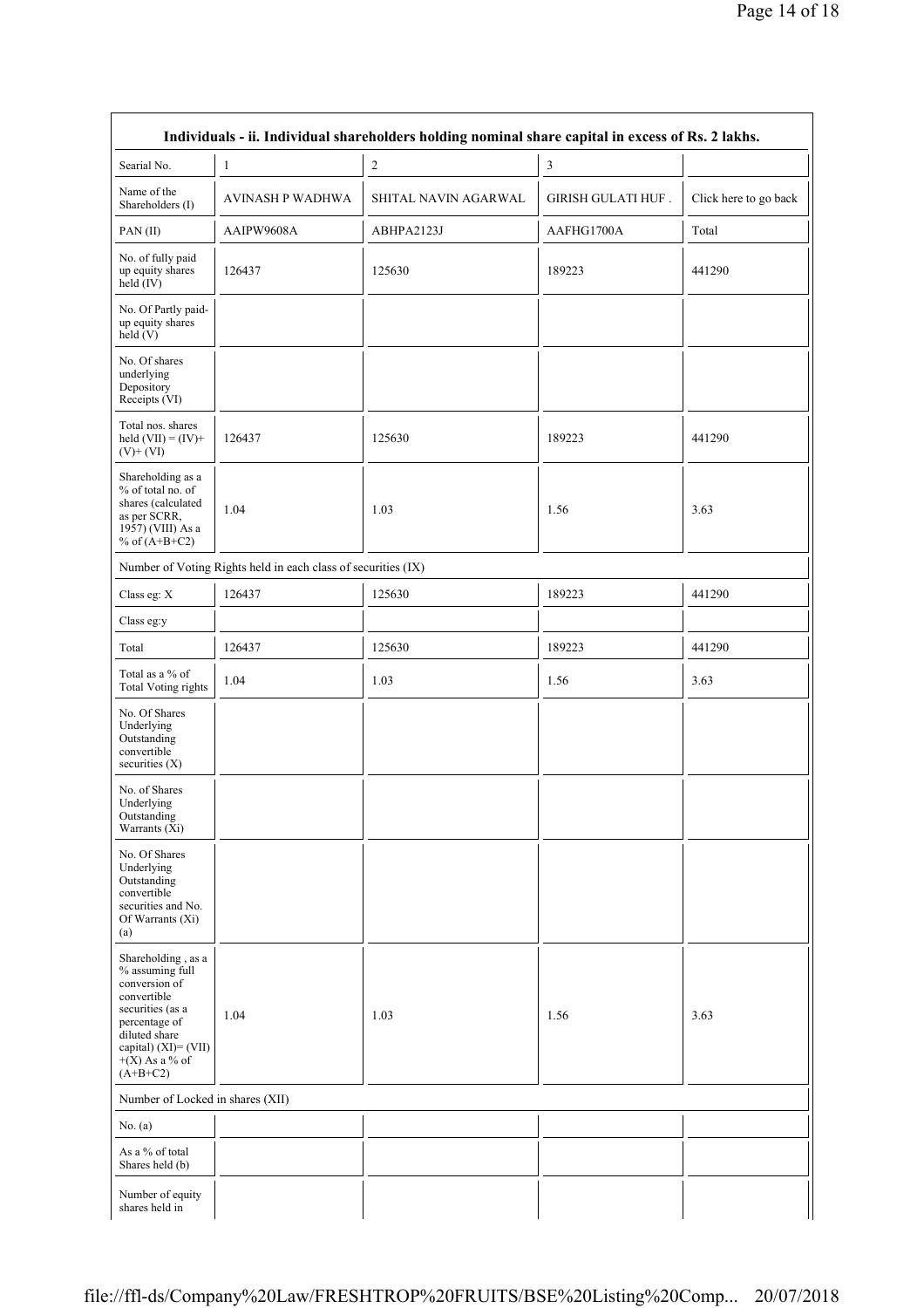| dematerialized<br>form $(XIV)$  | 126437 | 125630 | 189223 | 441290 |  |  |
|---------------------------------|--------|--------|--------|--------|--|--|
| Reason for not providing PAN    |        |        |        |        |  |  |
| Reason for not<br>providing PAN |        |        |        |        |  |  |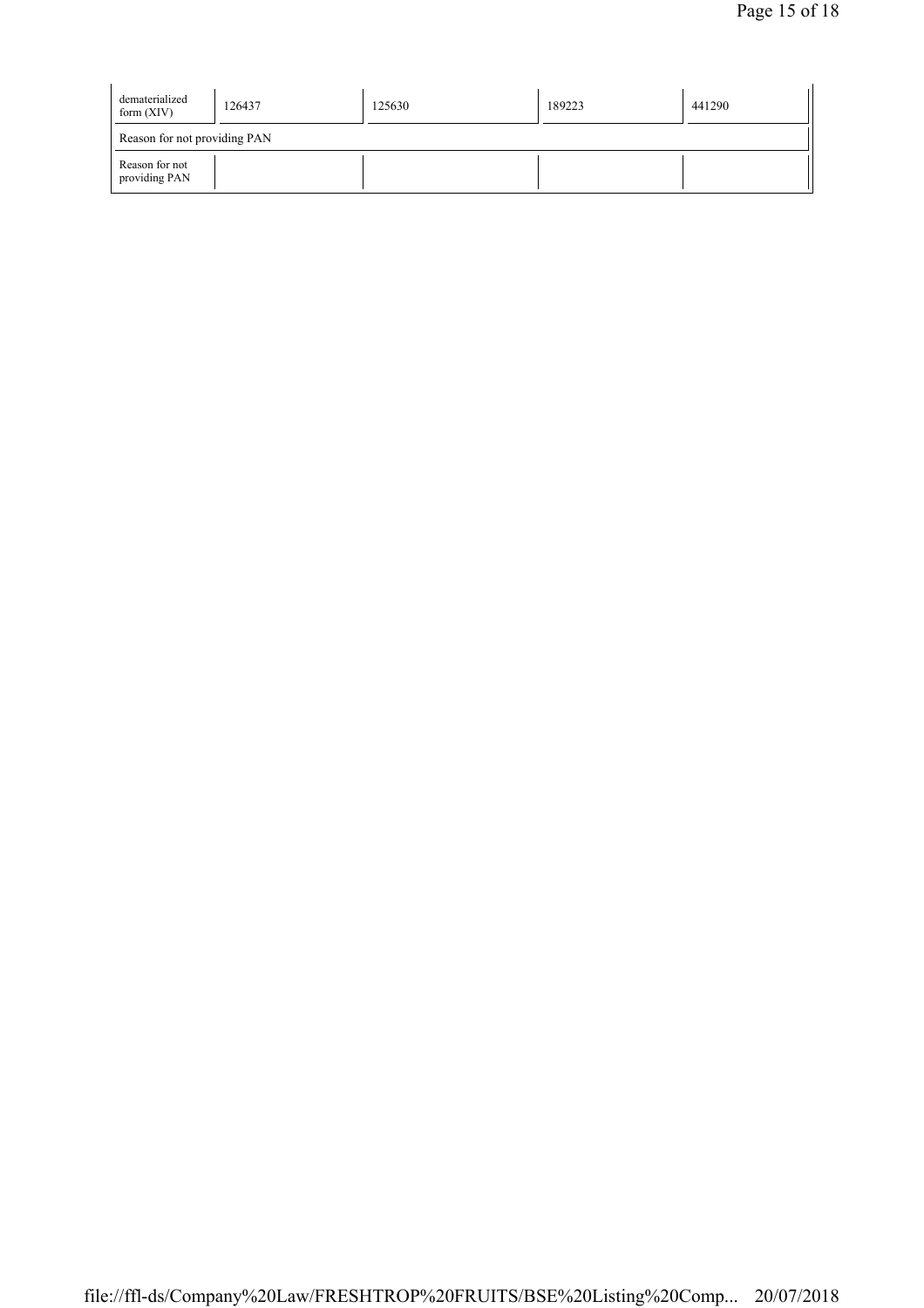| Any Other (specify)                                                                                                                                                                      |                                                               |                         |                           |                       |
|------------------------------------------------------------------------------------------------------------------------------------------------------------------------------------------|---------------------------------------------------------------|-------------------------|---------------------------|-----------------------|
| Searial No.                                                                                                                                                                              | 1                                                             | $\sqrt{2}$              | 3                         |                       |
| Category                                                                                                                                                                                 | <b>Bodies Corporate</b>                                       | <b>Clearing Members</b> | Non-Resident Indian (NRI) |                       |
| Category / More<br>than 1 percentage                                                                                                                                                     | Category                                                      | Category                | Category                  |                       |
| Name of the<br>Shareholders (I)                                                                                                                                                          |                                                               |                         |                           | Click here to go back |
| PAN(II)                                                                                                                                                                                  |                                                               |                         |                           | Total                 |
| No. of the<br>Shareholders (I)                                                                                                                                                           | 130                                                           | 33                      | 192                       | 355                   |
| No. of fully paid<br>up equity shares<br>$\text{held} (IV)$                                                                                                                              | 324233                                                        | 17813                   | 469130                    | 811176                |
| No. Of Partly paid-<br>up equity shares<br>held (V)                                                                                                                                      |                                                               |                         |                           |                       |
| No. Of shares<br>underlying<br>Depository<br>Receipts (VI)                                                                                                                               |                                                               |                         |                           |                       |
| Total nos. shares<br>held $(VII) = (IV) +$<br>$(V)+(VI)$                                                                                                                                 | 324233                                                        | 17813                   | 469130                    | 811176                |
| Shareholding as a<br>% of total no. of<br>shares (calculated<br>as per SCRR,<br>1957) (VIII) As a<br>% of $(A+B+C2)$                                                                     | 2.67                                                          | 0.15                    | 3.86                      | 6.68                  |
|                                                                                                                                                                                          | Number of Voting Rights held in each class of securities (IX) |                         |                           |                       |
| Class eg: X                                                                                                                                                                              | 324233                                                        | 17813                   | 469130                    | 811176                |
| Class eg:y                                                                                                                                                                               |                                                               |                         |                           |                       |
| Total                                                                                                                                                                                    | 324233                                                        | 17813                   | 469130                    | 811176                |
| Total as a % of<br><b>Total Voting rights</b>                                                                                                                                            | 2.67                                                          | 0.15                    | 3.86                      | 6.68                  |
| No. Of Shares<br>Underlying<br>Outstanding<br>convertible<br>securities $(X)$                                                                                                            |                                                               |                         |                           |                       |
| No. of Shares<br>Underlying<br>Outstanding<br>Warrants (Xi)                                                                                                                              |                                                               |                         |                           |                       |
| No. Of Shares<br>Underlying<br>Outstanding<br>convertible<br>securities and No.<br>Of Warrants (Xi)<br>(a)                                                                               |                                                               |                         |                           |                       |
| Shareholding, as a<br>% assuming full<br>conversion of<br>convertible<br>securities (as a<br>percentage of<br>diluted share<br>capital) $(XI) = (VII)$<br>$+(X)$ As a % of<br>$(A+B+C2)$ | 2.67                                                          | 0.15                    | 3.86                      | 6.68                  |
| Number of Locked in shares (XII)                                                                                                                                                         |                                                               |                         |                           |                       |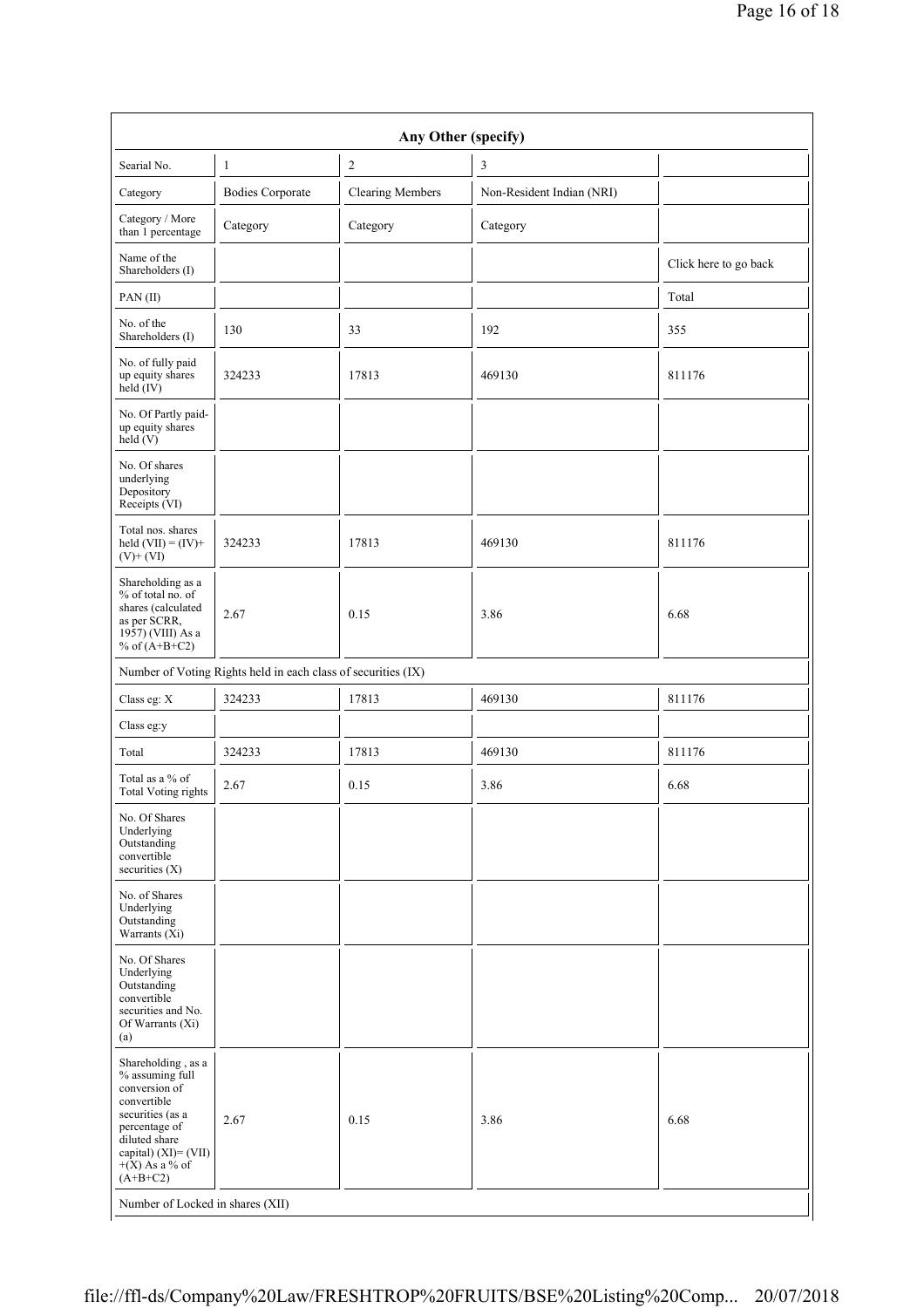| No. $(a)$                                                            |        |       |        |        |  |
|----------------------------------------------------------------------|--------|-------|--------|--------|--|
| As a % of total<br>Shares held (b)                                   |        |       |        |        |  |
| Number of equity<br>shares held in<br>dematerialized<br>form $(XIV)$ | 216733 | 17813 | 419930 | 654476 |  |
| Reason for not providing PAN                                         |        |       |        |        |  |
| Reason for not<br>providing PAN                                      |        |       |        |        |  |